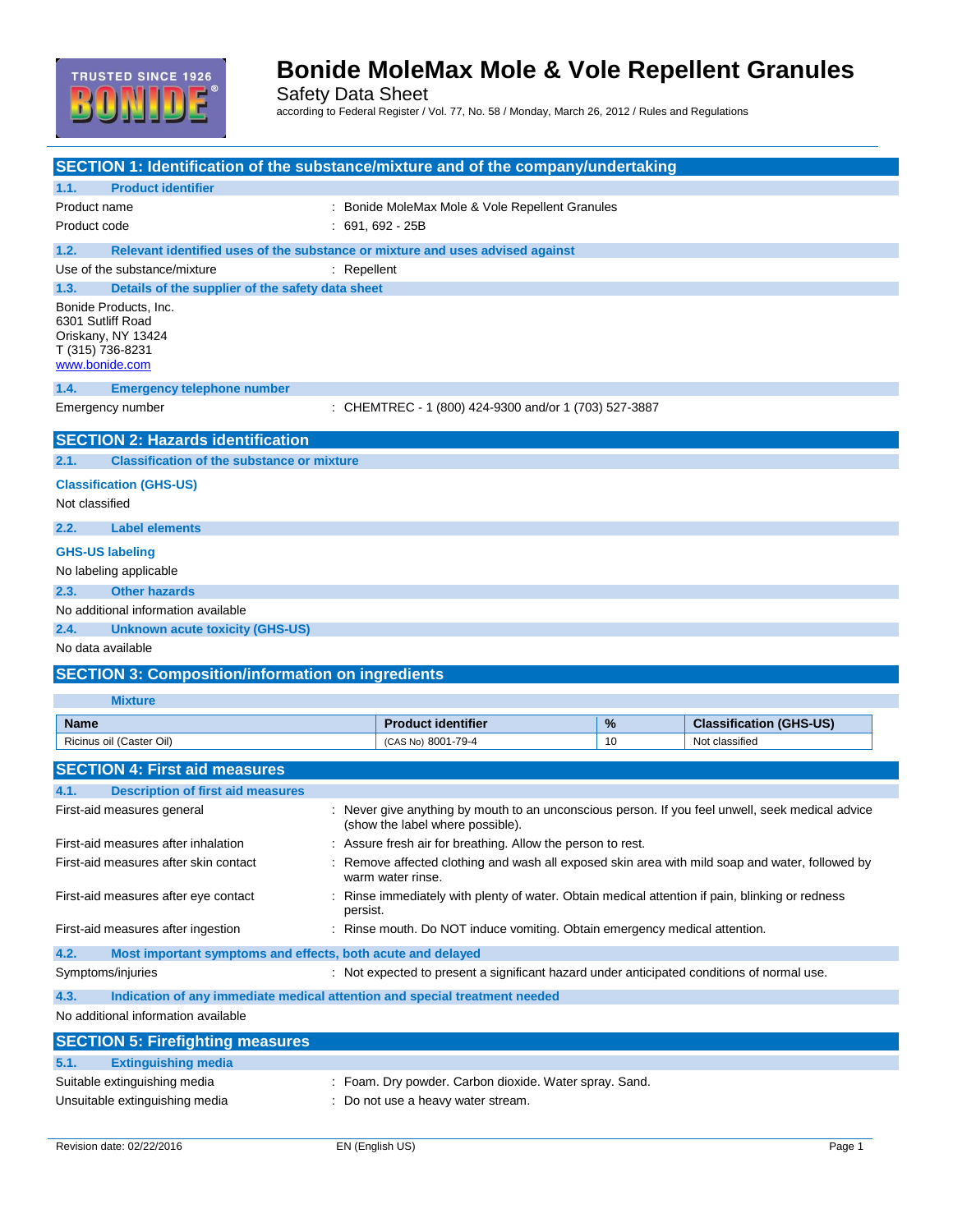Safety Data Sheet

according to Federal Register / Vol. 77, No. 58 / Monday, March 26, 2012 / Rules and Regulations

| 5.2.<br>Special hazards arising from the substance or mixture        |                                                                                                                                                                                            |  |
|----------------------------------------------------------------------|--------------------------------------------------------------------------------------------------------------------------------------------------------------------------------------------|--|
| No additional information available                                  |                                                                                                                                                                                            |  |
| 5.3.<br><b>Advice for firefighters</b>                               |                                                                                                                                                                                            |  |
| Firefighting instructions                                            | : Use water spray or fog for cooling exposed containers. Exercise caution when fighting any<br>chemical fire. Avoid (reject) fire-fighting water to enter environment.                     |  |
| Protection during firefighting                                       | : Do not enter fire area without proper protective equipment, including respiratory protection.                                                                                            |  |
| <b>SECTION 6: Accidental release measures</b>                        |                                                                                                                                                                                            |  |
| 6.1.                                                                 | Personal precautions, protective equipment and emergency procedures                                                                                                                        |  |
| 6.1.1.<br>For non-emergency personnel                                |                                                                                                                                                                                            |  |
| Emergency procedures                                                 | : Evacuate unnecessary personnel.                                                                                                                                                          |  |
|                                                                      |                                                                                                                                                                                            |  |
| 6.1.2.<br>For emergency responders                                   |                                                                                                                                                                                            |  |
| Protective equipment                                                 | Equip cleanup crew with proper protection.                                                                                                                                                 |  |
| <b>Emergency procedures</b>                                          | Ventilate area.                                                                                                                                                                            |  |
| 6.2.<br><b>Environmental precautions</b>                             |                                                                                                                                                                                            |  |
|                                                                      | Prevent entry to sewers and public waters. Notify authorities if liquid enters sewers or public waters.                                                                                    |  |
| 6.3.<br>Methods and material for containment and cleaning up         |                                                                                                                                                                                            |  |
| Methods for cleaning up                                              | : On land, sweep or shovel into suitable containers. Minimize generation of dust. Store away from                                                                                          |  |
|                                                                      | other materials.                                                                                                                                                                           |  |
| 6.4.<br><b>Reference to other sections</b>                           |                                                                                                                                                                                            |  |
| See Heading 8. Exposure controls and personal protection.            |                                                                                                                                                                                            |  |
| <b>SECTION 7: Handling and storage</b>                               |                                                                                                                                                                                            |  |
| 7.1.<br><b>Precautions for safe handling</b>                         |                                                                                                                                                                                            |  |
| Precautions for safe handling                                        | : Wash hands and other exposed areas with mild soap and water before eat, drink or smoke and<br>when leaving work. Provide good ventilation in process area to prevent formation of vapor. |  |
| 7.2.<br>Conditions for safe storage, including any incompatibilities |                                                                                                                                                                                            |  |
| Storage conditions                                                   | : Keep only in the original container in a cool, well ventilated place away from : Keep container<br>closed when not in use.                                                               |  |
| Incompatible products                                                | Strong bases. strong acids.                                                                                                                                                                |  |
| Incompatible materials                                               | Sources of ignition. Direct sunlight.                                                                                                                                                      |  |
| 7.3.<br><b>Specific end use(s)</b>                                   |                                                                                                                                                                                            |  |
| No additional information available                                  |                                                                                                                                                                                            |  |
| <b>SECTION 8: Exposure controls/personal protection</b>              |                                                                                                                                                                                            |  |
| <b>Control parameters</b><br>8.1.                                    |                                                                                                                                                                                            |  |
| No additional information available                                  |                                                                                                                                                                                            |  |
|                                                                      |                                                                                                                                                                                            |  |
| 8.2.<br><b>Exposure controls</b>                                     |                                                                                                                                                                                            |  |
| Personal protective equipment                                        | : Avoid all unnecessary exposure.                                                                                                                                                          |  |
| Hand protection                                                      | Wear protective gloves.                                                                                                                                                                    |  |
| Eye protection                                                       | Chemical goggles or safety glasses.                                                                                                                                                        |  |
| Respiratory protection<br>Other information                          | Wear approved mask.<br>When using, do not eat, drink or smoke.                                                                                                                             |  |
|                                                                      |                                                                                                                                                                                            |  |
| <b>SECTION 9: Physical and chemical properties</b>                   |                                                                                                                                                                                            |  |
| 9.1.<br>Information on basic physical and chemical properties        |                                                                                                                                                                                            |  |
| Physical state                                                       | Solid                                                                                                                                                                                      |  |
| Color                                                                | Brown.                                                                                                                                                                                     |  |
| Odor                                                                 | Characteristic.                                                                                                                                                                            |  |
| Odor threshold                                                       | No data available                                                                                                                                                                          |  |
| pH                                                                   | No data available                                                                                                                                                                          |  |
| Relative evaporation rate (butyl acetate=1)                          | No data available                                                                                                                                                                          |  |
| Melting point                                                        | : No data available                                                                                                                                                                        |  |
| Revision date: 02/22/2016                                            | EN (English US)<br>2/4                                                                                                                                                                     |  |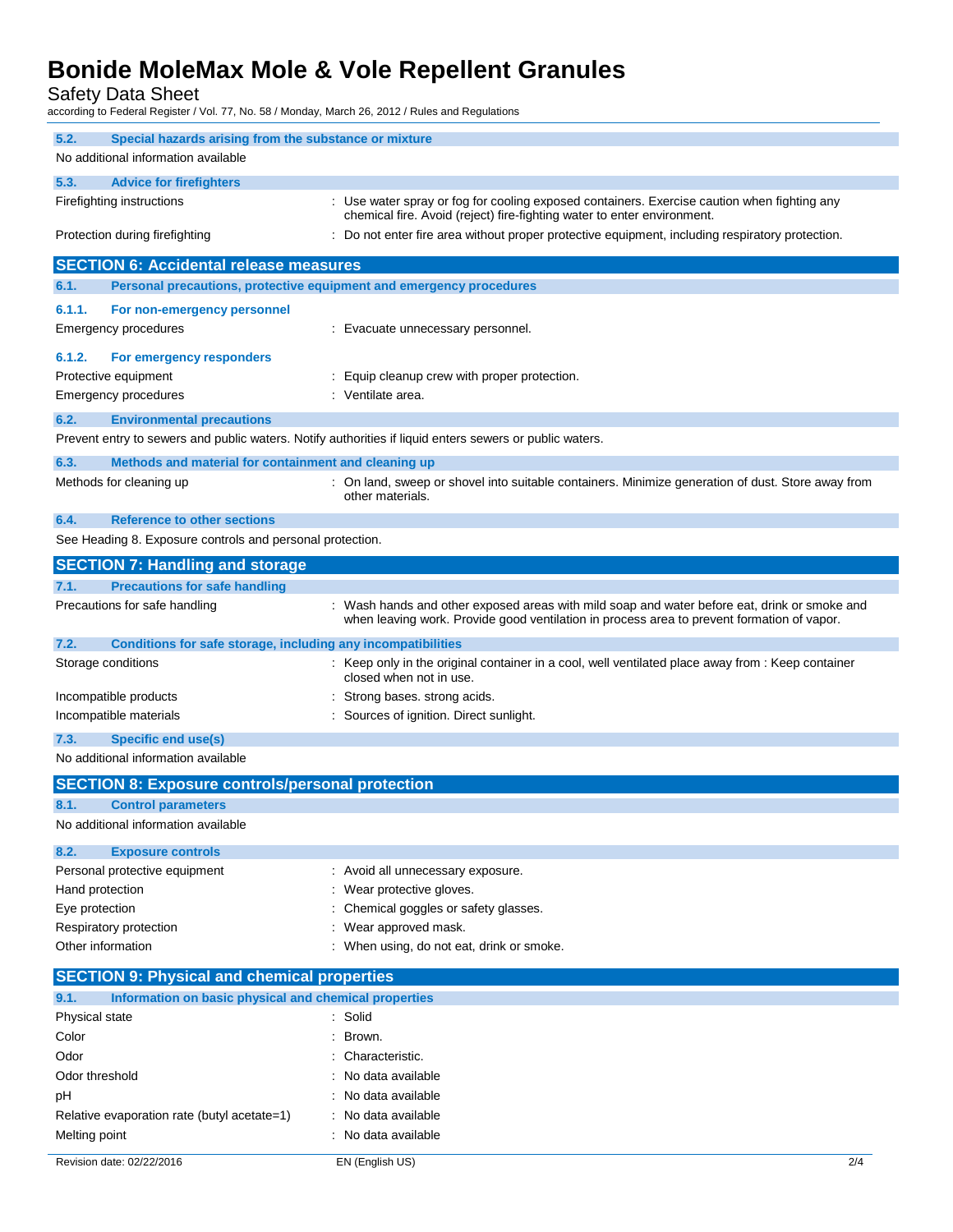Safety Data Sheet

according to Federal Register / Vol. 77, No. 58 / Monday, March 26, 2012 / Rules and Regulations

| Freezing point | : No data available |
|----------------|---------------------|
| Boiling point  | : No data available |
| Flash point    | : $>$ 440 °F        |

|                  | <b>SECTION 10: Stability and reactivity</b> |
|------------------|---------------------------------------------|
| 10.1.            | <b>Reactivity</b>                           |
|                  | No additional information available         |
| 10.2.            | <b>Chemical stability</b>                   |
| Not established. |                                             |
| 10.3.            | <b>Possibility of hazardous reactions</b>   |
| Not established. |                                             |
| 10.4.            | <b>Conditions to avoid</b>                  |
|                  | Extremely high or low temperatures.         |
| 10.5.            | <b>Incompatible materials</b>               |
|                  | Strong acids. Strong bases.                 |
| 10.6.            | <b>Hazardous decomposition products</b>     |
|                  | Carbon monoxide, Carbon dioxide.            |

| <b>SECTION 11: Toxicological information</b>           |                                                                     |  |
|--------------------------------------------------------|---------------------------------------------------------------------|--|
| Information on toxicological effects<br>11.1.          |                                                                     |  |
| Acute toxicity                                         | : Not classified                                                    |  |
| Skin corrosion/irritation                              | : Not classified                                                    |  |
| Serious eye damage/irritation                          | : Not classified                                                    |  |
| Respiratory or skin sensitization                      | : Not classified                                                    |  |
| Germ cell mutagenicity                                 | : Not classified                                                    |  |
| Carcinogenicity                                        | : Not classified                                                    |  |
| Reproductive toxicity                                  | : Not classified                                                    |  |
| Specific target organ toxicity (single exposure)       | : Not classified                                                    |  |
| Specific target organ toxicity (repeated<br>exposure)  | : Not classified                                                    |  |
| Aspiration hazard                                      | : Not classified                                                    |  |
| Potential Adverse human health effects and<br>symptoms | : Based on available data, the classification criteria are not met. |  |

| -,,,,,,,,,                                               |                                 |
|----------------------------------------------------------|---------------------------------|
| <b>SECTION 12: Ecological information</b>                |                                 |
| 12.1.<br><b>Toxicity</b>                                 |                                 |
|                                                          |                                 |
| Ricinus oil (Caster Oil) (8001-79-4)                     |                                 |
| LC50 fish 1                                              | $>$ 1000 ppm (96 h; Pisces)     |
| LC50 other aquatic organisms 1                           | $> 1000$ ppm (96 h)             |
| Threshold limit other aquatic organisms 1                | $> 1000$ ppm (96 h)             |
| 12.2.<br><b>Persistence and degradability</b>            |                                 |
|                                                          |                                 |
| <b>Bonide MoleMax Mole &amp; Vole Repellent Granules</b> |                                 |
| Persistence and degradability                            | Not established.                |
| Ricinus oil (Caster Oil) (8001-79-4)                     |                                 |
| Persistence and degradability                            | Readily biodegradable in water. |
| 12.3.<br><b>Bioaccumulative potential</b>                |                                 |
| <b>Bonido MoloMay Molo &amp; Volo Bonellont Grapules</b> |                                 |

| Bonide MoleMax Mole & Vole Repellent Granules |  |  |
|-----------------------------------------------|--|--|
| Not established.                              |  |  |
| Ricinus oil (Caster Oil) (8001-79-4)          |  |  |
| No bioaccumulation data available.            |  |  |
|                                               |  |  |